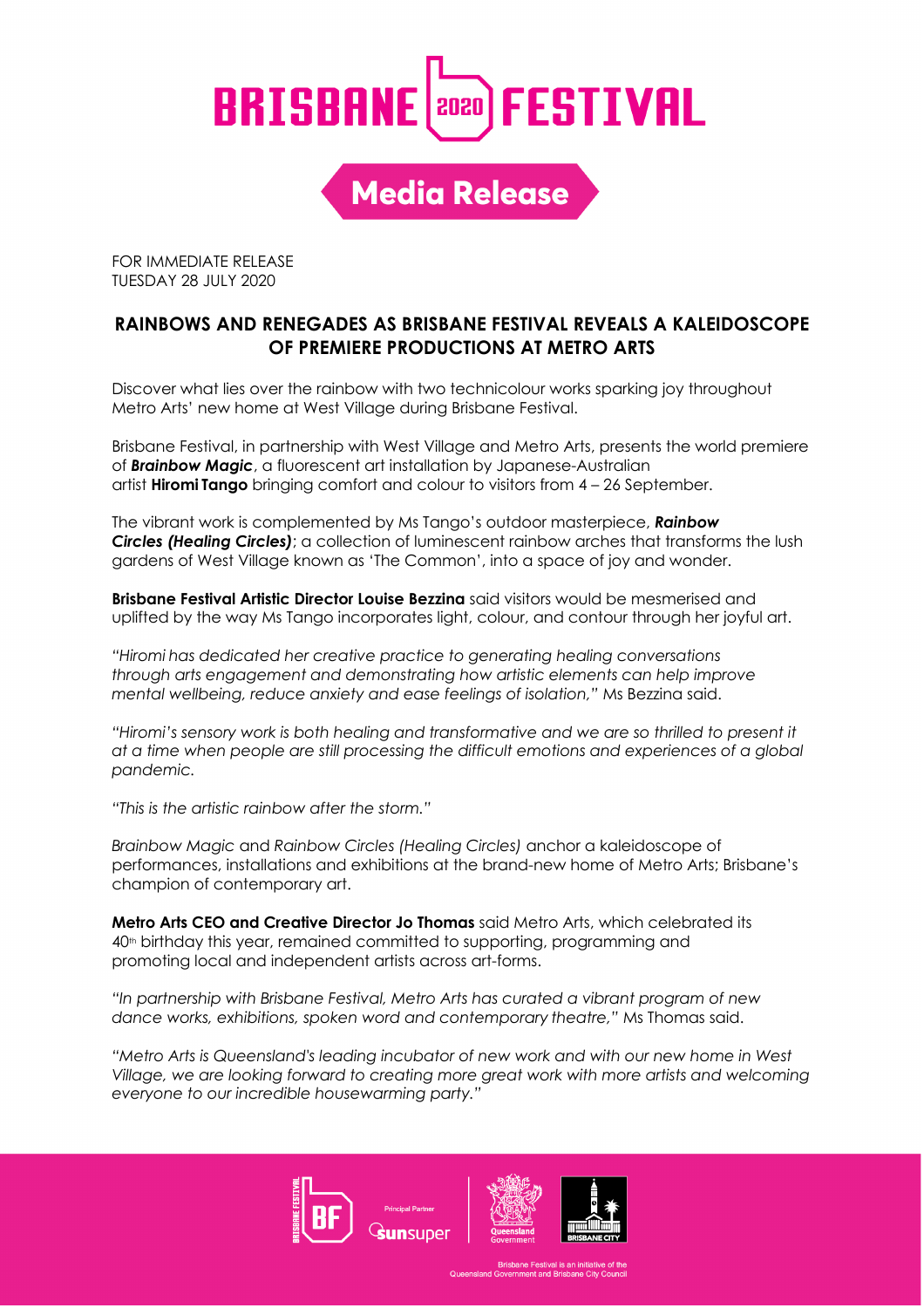#### **BRISBANE FESTIVAL** 2020

### **Media Release**

Saddle up for *Cowboy*, an interactive, solo contemporary dance work by **Michael Smith** of Gold Coast-based dance and theatre collective, The Farm.

Set in an imagined sweeping landscape of a classic old western and featuring a mesmerising original score composed by **Ben Ely** (Regurgitator), *Cowboy* plays the Metro Arts' New Benner Theatre from 4 – 6 September.

Acclaimed poet **Anisa Nandaula** blends poetry, dance and a live percussive score in the premiere of *How to Spell Love*; an examination of love, relationships and life as a migrant woman in contemporary Australia at the New Benner Theatre from 17 – 20 September.

*Future Ancestors* is an original short-form performance work by three spoken word artists – **Ethan Enoch-Barlow**, **Meleika Gesa-Fatafehi** and **Naavikaran** – addressing the complexities of Aboriginal, Torres Strait Islander, Pasifika and Indian communities on 6 September.

Uplifting and empowering, *The Type* uses street dance and hip-hop music to reflect the experiences of professional girl gang **Pink Matter** when it comes to representation, body image and the cut-throat nature of the dance industry.

This world premiere production grooves into Metro Arts' New Benner Theatre at West Village with evening and matinee performances from 10 – 13 September.

*A Connective Reveal – Community*, an exhibition by Brisbane-based artist **Robert Andrew**, combines natural materials and contemporary technologies to explore the interconnections, links and layering within local communities.

*Assembly Now* transforms Metro Arts' Gallery into a light and sound-reactive environment and immerses visitors in a work that promises interactivity and unexpected encounters.

The participatory installation is created by British-Australian artist **Sally Golding** in collaboration with electronic musician and creative technologist **Spatial** and runs across the Festival.

Be the hero of your own story in **Counterpilot**'s *Avoidable Perils*, a social experiment filled with cartoon chaos, hungry sharks, molten lava and deadly laser beams making its Queensland premiere at West Village, West End from 4 – 19 September.

The multimedia production is projected onto the Peter's Ice Cream Factory façade and its outcome is determined by the heroism of an audience armed only with their wits and smartphones.

All Festival events comply with relevant COVID safe plans and health authority directions.





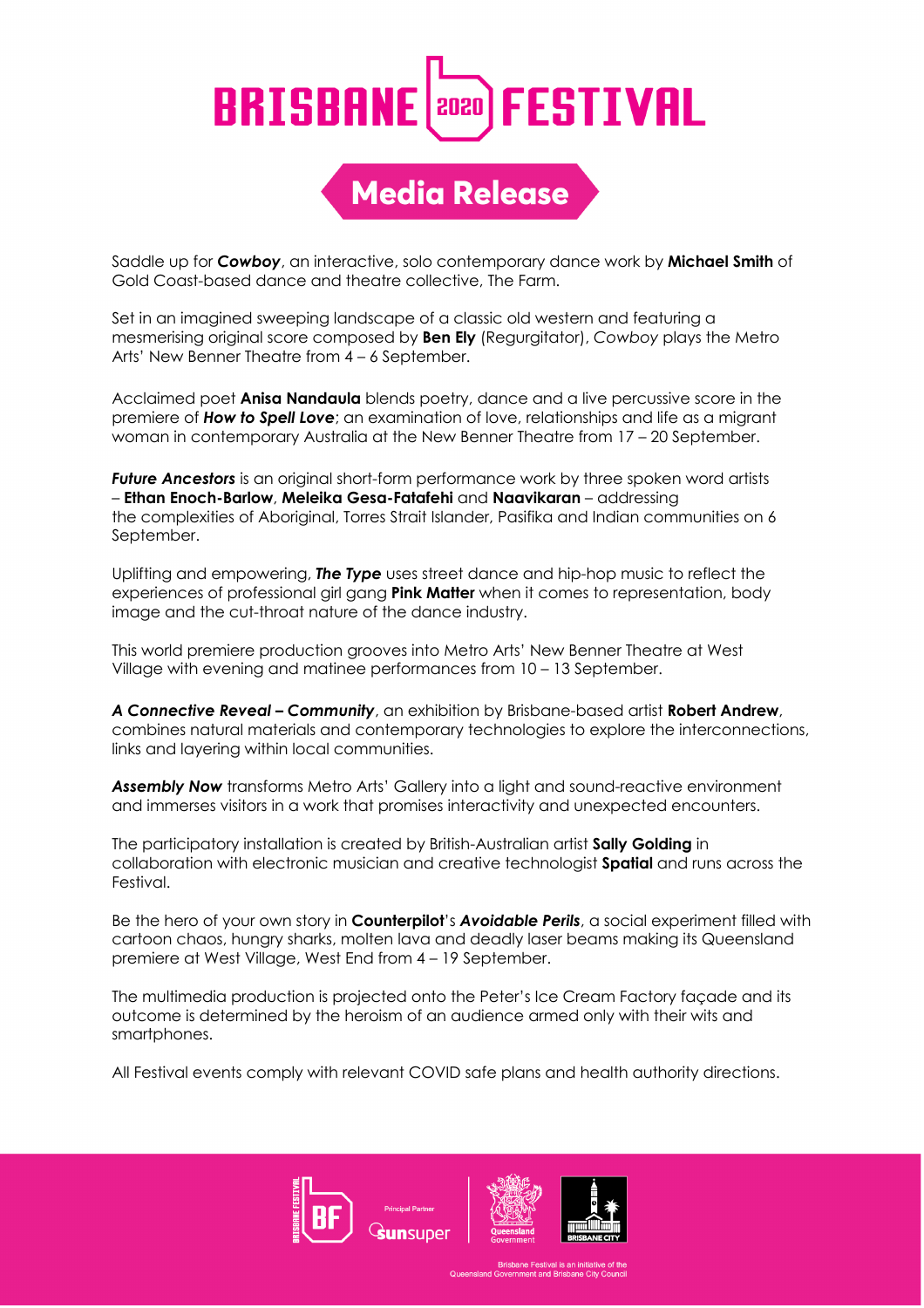## **BRISBANE Papa) FESTIVAL**

**Media Release** 

Brisbane Festival 2020 will be held from 4 to 26 September. For more information, including updates and announcements, visit brisbanefestival.com.au or follow Brisbane Festival on Facebook, Instagram and Twitter.

**ENDS**

---

**Media Contact:** Natalie Ogbourne E: nat@aruga.com.au M: 0437 836 649

Brisbane Festival and Metro Arts present:

#### **Production details:**

BRAINBOW MAGIC Presented by Brisbane Festival, West Village and Metro Arts By Hiromi Tango **Location:** Gallery Two and Window Gallery, West Village, West End **Dates:** 4 – 27 September 2020 **Performance Times:** Opening hours: Refer to website for details **Tickets:** FREE **More info:** brisbanefestival.com.au/whats-on/brainbow-magic

RAINBOW CIRCLES (HEALING CIRCLES) Presented by Brisbane Festival, West Village and Metro Arts By Hiromi Tango **Location:** The Common, West Village, West End **Dates:** 4 – 27 September 2020 **Performance Times:** Open daily **Tickets:** FREE **More info:** brisbanefestival.com.au/whats-on/rainbow-circles

AVOIDABLE PERILS Presented by Brisbane Festival and Metro Arts By Counterpilot **Location:** The Common, West Village, West End **Dates:** 4 –19 September 2020 **Performance Times:** Tues – Sat, 6 -9pm **Tickets:** FREE **More info:** brisbanefestival.com.au/whats-on/avoidable-perils







he Festival is an initiati<mark>.</mark><br>nent and Brisbane Citv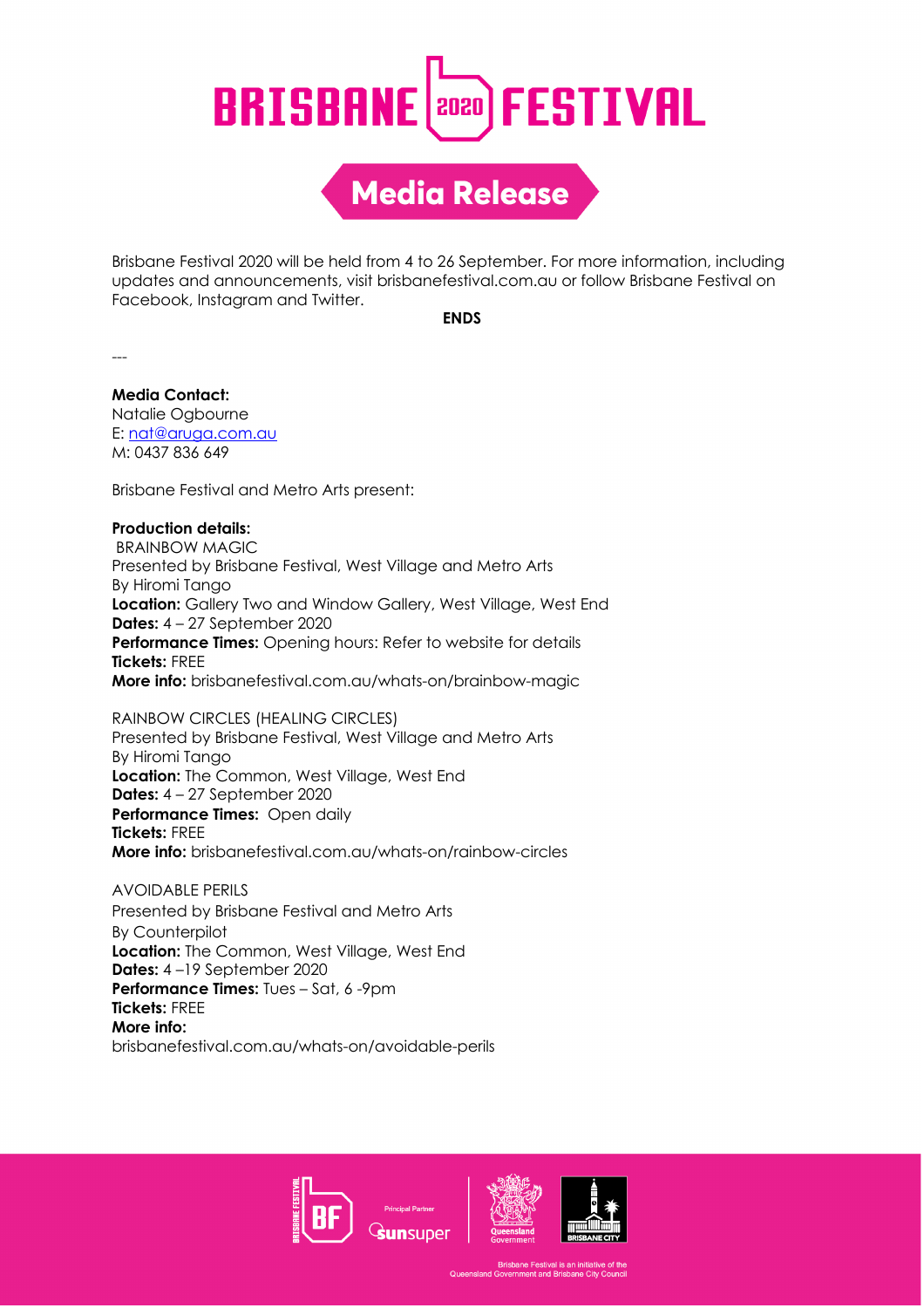## **BRISBANE** (2020) FESTIVAL

**Media Release** 

**COWBOY** Presented by Brisbane Festival and Metro Arts By Michael Smith, **Location:** New Benner Theatre, Metro Arts **Dates:** 4 – 6 September 2020 **Performance times:** Friday 7.30pm, Saturday 2pm & 7.30pm and Sunday 2pm **Tickets:** \$15 + booking fee **More info:** brisbanefestival.com.au/whats-on/cowboy

HOW TO SPELL LOVE Presented by Brisbane Festival and Metro Arts By Anisa Nandaula **Location:** New Benner Theatre, Metro Arts **Dates:** 17 – 20 September 2020 **Tickets:** \$15 + booking fee **Performance times:** Thursday and Friday 7.30pm, Saturday 2pm & 7.30pm, Sunday 2pm **More info:** brisbanefestival.com.au/whats-on/how-to-spell-love

FUTURE ANCESTORS Presented by Brisbane Festival and Metro Arts By Voices of Colour/Digi Youth Arts/Conscious Mic **Location:** Metro Arts, West Village, West End **Dates:** 6 September 2020 **Performance times: 6pm Tickets:** FREE **More info:** brisbanefestival.com.au/whats-on/future-ancestors THE TYPE Presented by Brisbane Festival and Metro Arts By Pink Matter **Location:** New Benner Theatre, Metro Arts , **Dates:** 10 – 13 September 2020 **Performance times:** Thursday and Friday 7.30pm, Saturday 2pm & 7.30pm, Sunday 2pm **Tickets:** \$15 + booking fee **More info:** brisbanefestival.com.au/whats-on/the-type

A CONNECTIVE REVEAL – COMMUNITY Presented by Brisbane Festival and Metro Arts By Robert Andrew **Location:** Metro Arts, West Village, West End **Dates:** 4 – 27 September 2020 **Performance Times:** Open daily **Tickets:** FREE **More info:** brisbanefestival.com.au/whats-on/a-connective-reveal